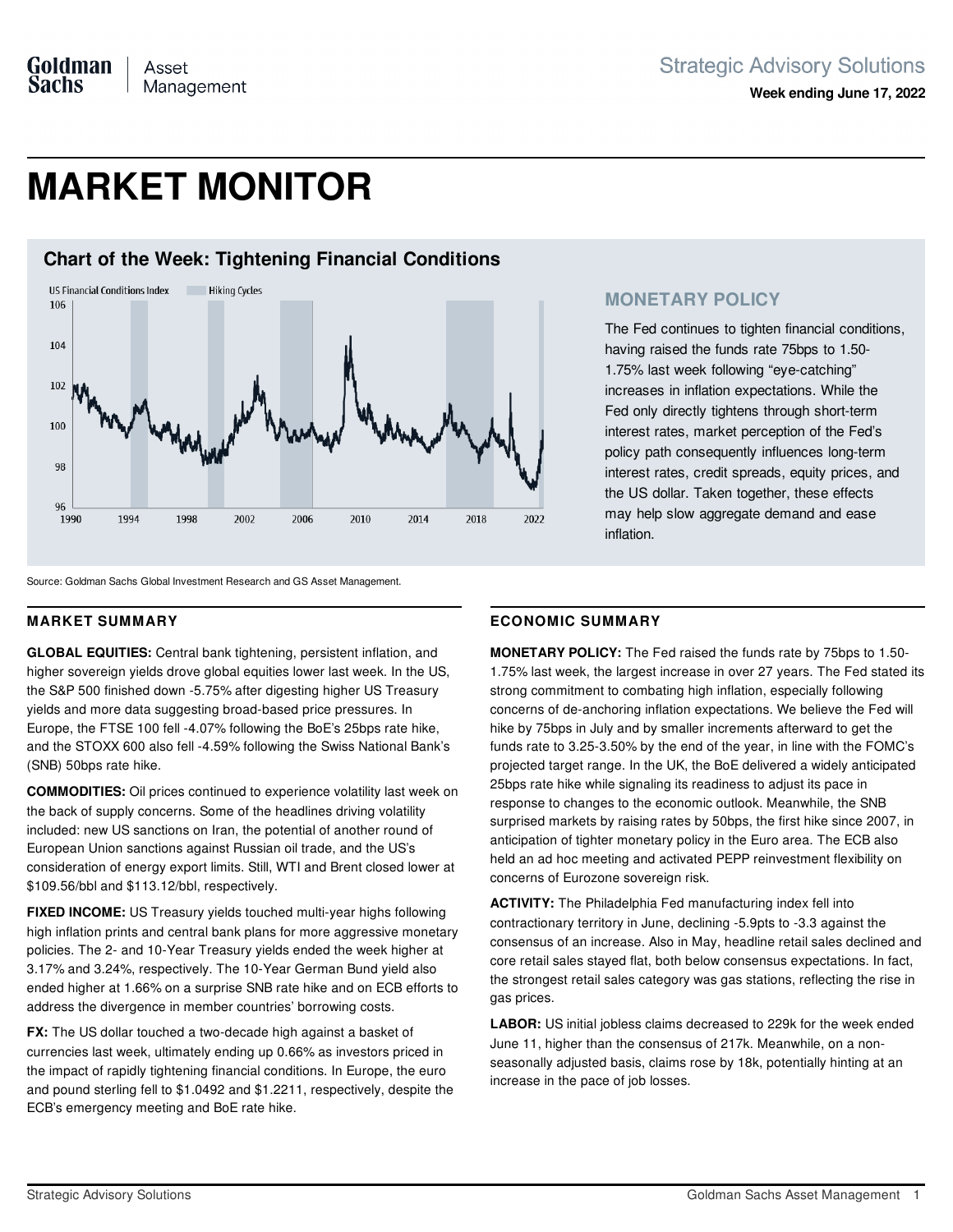### **MARKET WATCH**

### **S&P 500 INDEX SECTOR RETURNS**



### **MSCI WORLD INDEX SECTOR RETURNS**

#### **MONTH-TO-DATE, AS OF 06/17/22**



#### **YEAR-TO-DATE, AS OF 06/17/22**



### **ECONOMIC WATCH**

#### **Monday, June 20 Tuesday, June 21** US Existing Home Sales (Cons: 5.40m, Prior: 5.61m) **Wednesday, June 22** UK CPI YoY (Cons: 9.1%, Prior: 9.0%) UK CPI Core CPI YoY (Cons: 6.0%, Prior: 6.2%) **Thursday, June 23** US Initial Jobless Claims (Cons: 225k, Prior: 229k) Euro area Manuf. PMI (Cons: 53.7, Prior: 54.6) Euro area Manuf. Serv. PMI (Cons: 55.5, Prior: 56.1) **Friday, June 24** US New Home Sales (Cons: 595k, Prior: 591k) **Critical Future Events** ECB Meeting – July 21 FOMC Meeting – July 27 BoE Meeting – Aug 4

Source: Bloomberg and Goldman Sachs Asset Management. For style performance, Large, Mid, and Small for US Equity refer to the Russell 1000, Russell Midcap, and Russell 2000 indices, respectively. Value refers to companies with lower price-to-book ratios and lower expected growth values, and Growth refers to higher price-to-book ratios and higher forecasted growth values. For US Fixed Income, Government, Corporate, and High Yield refer to the Bloomberg Treasury, Bloomberg Corporate Credit, and Bloomberg High Yield indices, respectively. Short, Intermediate, and Long refer to the Short, Intermediate, and Long segments of their respective curves. For European Fixed Income, Government, Corporate, and High Yield refer to the Bloomberg Euro Treasury Index, the Bloomberg Euro Corporate Index, and the Bloomberg Euro High Yield Index, respectively. Quality returns refers to the credit quality of asset classes ranging from Government, highest quality, to High Yield, lowest quality. Since August 24, 2021, the Barclays indices are branded "Bloomberg indices". Please see end disclosures for footnotes. Past performance does not guarantee future results, which may vary.

### **Style Performance**

### **US EQUITY SIZE & STYLE RETURNS**

| <b>Month-to-Date</b> |            | (as of 06/17/22) | Year-to-Date |            |           |           |
|----------------------|------------|------------------|--------------|------------|-----------|-----------|
| Value                | Core       | Growth           |              | Value      | Core      | Growth    |
| $-11.20%$            | $-11.00\%$ | $-10.79%$        | Large        | $-15.21%$  | $-23.21%$ | $-30.31%$ |
| $-12.77%$            | $-12.15%$  | $-10.72\%$       | Medium       | $-17.90\%$ | $-23.46%$ | $-33.42%$ |
| $-10.75%$            | $-10.56\%$ | $-10.33\%$       | Small        | $-18.11%$  | $-25.37%$ | $-32.56%$ |

#### **MSCI WORLD SIZE & STYLE RETURNS**

| <b>Month-to-Date</b>   |                           | (as of 06/17/22) |        | Year-to-Date |              |              |
|------------------------|---------------------------|------------------|--------|--------------|--------------|--------------|
| Value                  | Core                      | Growth           |        | Value        | Core         | Growth       |
| $-9.78\%$ <sup>*</sup> | $-10.54\%$ * $-11.33\%$ * |                  | Large  | $-12.35\%$ * | $-21.96\%$ * | $-30.97\%$ * |
| $-11.88\%$ *           | $-11.56\%$ * $-11.15\%$ * |                  | Medium | $-18.28\%$ * | $-23.97\%$ * | $-31.24\%$ * |
| $-10.97\%$ *           | $-11.44\%$ *              | $-11.94\%$ *     | Small  | $-17.07\%$ * | $-23.82\%$ * | $-30.58\%$ * |

#### **US FIXED INCOME MATURITY AND QUALITY RETURNS**

| <b>Month-to-Date</b> |           | (as of 06/17/22) |            | Year-to-Date |           |           |
|----------------------|-----------|------------------|------------|--------------|-----------|-----------|
| Short                | Intermed. | Long             |            | Short        | Intermed. | Lona      |
| $-1.47%$             | $-1.84%$  | $-3.62%$         | Government | $-4.98%$     | $-6.85%$  | $-22.97%$ |
| $-1.90%$             | $-2.59%$  | $-4.75%$         | Corporate  | $-6.13%$     | $-9.57%$  | $-23.10%$ |
| $-4.10%$             | $-5.46%$  | $-7.65%$         | High Yield | $-8.62%$     | $-12.48%$ | $-23.19%$ |

#### **EUROPEAN FIXED INCOME MATURITY AND QUALITY RETURNS**

| <b>Month-to-Date</b> |           | (as of $06/17/22$ ) | Year-to-Date |          |           |           |
|----------------------|-----------|---------------------|--------------|----------|-----------|-----------|
| Short                | Intermed. | Lona                |              | Short    | Intermed. | Lona      |
| $-1.11%$             | $-3.24%$  | $-6.61%$            | Government   | $-3.05%$ | $-10.58%$ | $-24.96%$ |
| $-1.75%$             | $-5.16%$  | $-8.78%$            | Corporate    | $-4.16%$ | $-14.74%$ | $-26.55%$ |
|                      | $-4.58%$  |                     | High Yield   |          | $-12.31%$ |           |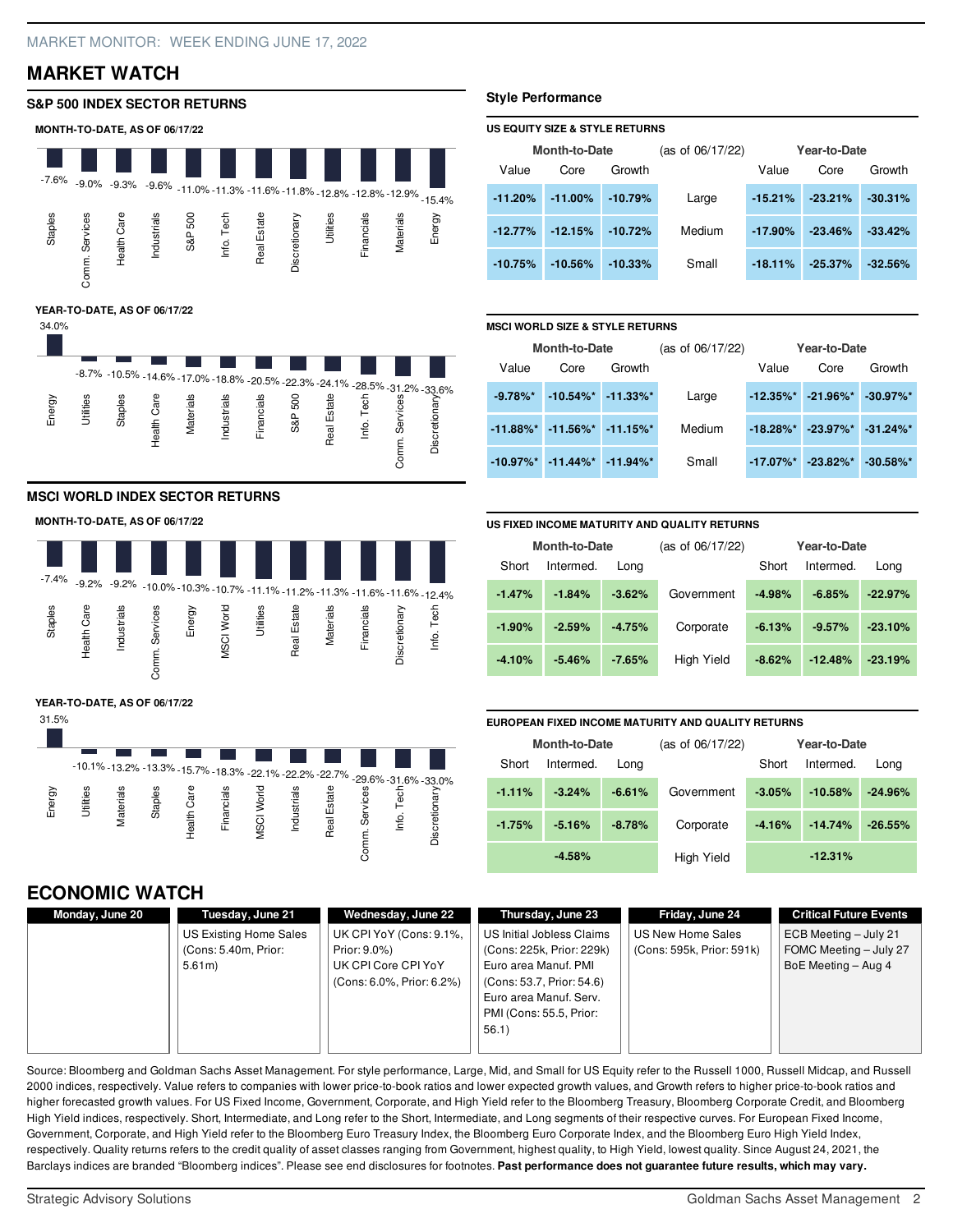### **WEEKLY MARKET RECAP**

### **INDEX RETURNS**

| 1126^1U                                | 1 WEEK    | <b>MTD</b> | QTD       | <b>YTD</b>  |
|----------------------------------------|-----------|------------|-----------|-------------|
| <b>EQUITIES</b>                        |           |            |           |             |
| S&P 500                                | $-5.75%$  | $-10.97%$  | $-18.59%$ | $-22.33\%$  |
| DJ Industrial Average                  | $-4.73%$  | $-9.26%$   | $-13.36%$ | $-16.91%$   |
| Russell 2000                           | $-7.43%$  | $-10.56%$  | $-19.30%$ | $-25.37%$   |
| <b>Russell Midcap</b>                  | $-7.42%$  | $-12.15%$  | $-18.85%$ | $-23.46%$   |
| STOXX Europe 50 (€)                    | $-4.47%$  | $-9.24%$   | $-9.90%$  | $-17.89%$   |
| STOXX Europe 600 (€)†                  | $-4.59%$  | $-8.95%$   | $-10.44%$ | $-15.83%$   |
| MSCI EAFE Small Cap *                  | $-5.27%$  | $-10.25%$  | $-16.86%$ | $-23.87%$   |
| <b>FTSE 100 (£)</b>                    | $-4.07\%$ | $-7.59%$   | $-5.84%$  | $-3.13%$    |
| DAX $(\epsilon)$                       | -4.62%    | $-8.77\%$  | $-8.94%$  | $-17.37%$   |
| FTSE MIB $(\epsilon)$                  | $-3.36%$  | $-11.08%$  | $-10.72%$ | $-17.97%$   |
| CAC 40 (€)†                            | $-4.92%$  | $-8.96%$   | $-10.14%$ | $-16.19%$   |
| SWISS MKT (CHF)                        | $-5.71%$  | $-9.99%$   | $-12.90%$ | $-16.62%$   |
| TOPIX (¥)                              | $-5.52%$  | $-4.01%$   | $-5.58%$  | $-6.69%$    |
| Hang Seng (HKD)                        | $-3.28%$  | $-1.13%$   | $-3.16%$  | $-8.64%$    |
| MSCI World *                           | $-5.69%$  | $-10.68%$  | $-17.94%$ | $-22.08%$   |
| <b>MSCI China Freet</b>                | $-2.60\%$ | 2.71%      | 4.60%     | $-10.67%$   |
| <b>MSCI EAFE</b> *                     | $-4.50%$  | $-9.29%$   | $-14.33%$ | $-19.29%$   |
| MSCIEM <sup>*</sup>                    | $-4.33%$  | $-6.28%$   | $-11.07%$ | $-17.23%$   |
| MSCI Brazil (BRL)*                     | $-2.39%$  | $-7.28%$   | $-13.50%$ | 0.35%       |
| MSCI India (INR) *                     | $-4.75%$  | $-7.16%$   | $-11.85%$ | $-11.76%$   |
| MSCI Russia (RUB) *                    | $0.00\%$  | 0.00%      | 0.00%     | $-100.00\%$ |
| <b>FIXED INCOME</b>                    |           |            |           |             |
| <b>Bloomberg Aggregate</b>             | $-0.92%$  | $-2.81%$   | $-5.89%$  | $-11.48%$   |
| <b>Bloomberg Euro Aggregate</b>        | $-1.82%$  | $-6.22%$   | $-14.11%$ | $-20.52%$   |
| Bloomberg US High Yield                | $-2.90\%$ | $-5.55%$   | $-8.68%$  | $-13.10%$   |
| Bloomberg Euro High Yield $(\epsilon)$ | $-3.10%$  | $-4.58%$   | $-8.49%$  | $-12.31%$   |
| Bloomberg Muni Aggregate               | $-2.00\%$ | $-2.80%$   | $-4.08%$  | $-10.06%$   |
| <b>Bloomberg TIPS</b>                  | $-1.98%$  | $-2.48%$   | $-5.77%$  | $-8.89%$    |
| JPM EMBI GIbl. Divers.                 | $-2.38%$  | $-5.02\%$  | $-10.31%$ | $-19.30%$   |
| JPM GBI-EM GIbl. Divers.               | $-2.13%$  | $-4.46%$   | $-8.64%$  | $-14.54%$   |
| <b>OTHER</b>                           |           |            |           |             |
| <b>DJ US Real Estate</b>               | $-5.20%$  | $-11.25%$  | $-18.48%$ | $-23.78%$   |
| FTSE EPRA/NAREIT Dvlpd. Ex-US          | $-5.45%$  | $-10.60\%$ | $-17.67%$ | $-20.33%$   |
| S&P GSCI                               | $-5.89%$  | $-1.92%$   | 8.32%     | 44.21%      |
| Alerian MLP*                           | $-12.98%$ | $-13.04%$  | $-6.39%$  | 11.21%      |
| <b>US Dollar Index</b>                 | 0.66%     | 3.05%      | 6.83%     | 9.66%       |
| <b>VIX</b>                             | 12.18%    | 18.86%     | 51.41%    | 80.78%      |

| <b>COMMODITIES</b>     |           |           |           |           |  |  |  |
|------------------------|-----------|-----------|-----------|-----------|--|--|--|
|                        | 06/17/22  | 05/31/22  | 03/31/22  | 12/31/21  |  |  |  |
| WTI Oil (\$/barrel)    | \$109.56  | \$114.67  | \$100.28  | \$75.21   |  |  |  |
| Brent Oil (\$/barrel)  | \$113.12  | \$122.84  | \$107.91  | \$77.78   |  |  |  |
| Gold (\$/oz)           | \$1840.60 | \$1848.40 | \$1954.00 | \$1831.00 |  |  |  |
| Natural Gas (\$/mmBtu) | \$6.94    | \$8.14    | \$5.64    | \$3.73    |  |  |  |

| <b>CURRENCIES</b>                 |          |          |          |          |
|-----------------------------------|----------|----------|----------|----------|
|                                   | 06/17/22 | 05/31/22 | 03/31/22 | 12/31/21 |
| Euro $(\frac{6}{5})\in$           | 1.0492   | 1.0736   | 1.1070   | 1.1386   |
| Pound (\$/£)                      | 1.2211   | 1.2605   | 1.3135   | 1.3535   |
| Japanese Yen (¥/\$)               | 134.99   | 128.64   | 121.61   | 115.03   |
| Swiss Franc (CHF/ $\varepsilon$ ) | 1.0182   | 1.0293   | 1.0213   | 1.0378   |
| Chinese Yuan Renminbi (CNY/\$)    | 6.7167   | 6.6722   | 6.3460   | 6.3797   |

| <b>RATES &amp; SPREADS</b>         |          |          |          |          |  |  |
|------------------------------------|----------|----------|----------|----------|--|--|
|                                    | 06/17/22 | 05/31/22 | 03/31/22 | 12/31/21 |  |  |
| <b>RATES</b>                       |          |          |          |          |  |  |
| <b>Fed Funds Target</b>            | 1.75%    | 1.00%    | 0.50%    | 0.25%    |  |  |
| Secured Overnight Financing Rate * | 1.45%    | 0.79%    | 0.29%    | 0.05%    |  |  |
| <b>ECB Depo Rate</b>               | $-0.50%$ | $-0.50%$ | $-0.40%$ | $-0.40%$ |  |  |
| 3-Month US Dollar Libor            | 2.10%    | 1.61%    | 0.96%    | 0.21%    |  |  |
| US Treasuries 2-Year               | 3.17%    | 2.54%    | 2.28%    | 0.73%    |  |  |
| <b>US Treasuries 10-Year</b>       | 3.24%    | 2.84%    | 2.32%    | 1.50%    |  |  |
| US Treasury 2-10 Slope             | 0.07%    | 0.30%    | 0.04%    | 0.77%    |  |  |
| German Bunds 2-Year                | 1.09%    | 0.50%    | $-0.07%$ | $-0.62%$ |  |  |
| German Bunds 10-Year               | 1.66%    | 1.12%    | 0.55%    | $-0.18%$ |  |  |
| Japanese Govt Bonds 10-Year        | 0.23%    | 0.24%    | 0.22%    | 0.07%    |  |  |
| UK Gilts 10-Year                   | 2.50%    | 2.10%    | 1.61%    | 0.97%    |  |  |
| Swiss Govt Bonds 10-Year           | 1.39%    | 0.89%    | 0.60%    | $-0.14%$ |  |  |
| French OATs 10-Year                | 2.20%    | 1.64%    | 0.98%    | 0.20%    |  |  |
| Italian BTPs 10-Year               | 3.60%    | 3.12%    | 2.04%    | 1.17%    |  |  |
| Spanish Bonos 10-Year              | 2.75%    | 2.23%    | 1.44%    | 0.56%    |  |  |
| <b>SPREADS</b>                     |          |          |          |          |  |  |
| HY Corp. Spread (bps)              | 502      | 402      | 321      | 283      |  |  |
| Bank Loan Spread (bps) *           | 602      | 563      | 449      | 439      |  |  |
| IG Corp. Spread (bps)              | 144      | 129      | 115      | 92       |  |  |
| <b>EMD Spread (bps)</b>            | 512      | 459      | 409      | 376      |  |  |

## **Global Equity Valuations**



Goldman Sachs Asset Management and Bloomberg as of close of trading on May 31, 2022. Chart data shows next 12 month P/E ratio from June 2012 to the current period. 12m forward P/E(x) refers to price-to-earnings ratio for the next 12 months, which is a valuation measure applied to respective broad equity indices. Please see additional disclosures at the end of this presentation.

Weekly Market Recap Notes:

All data is denominated in USD unless noted otherwise.

† Data is released weekly, as of Monday.

If data displays an asterisk:

- \* Data is lagged by 1 day.
- \*\* Data is lagged by 2 days.

Source: Goldman Sachs Asset Management. **Past performance does not guarantee future results, which may vary. Please see end disclosures for footnotes.**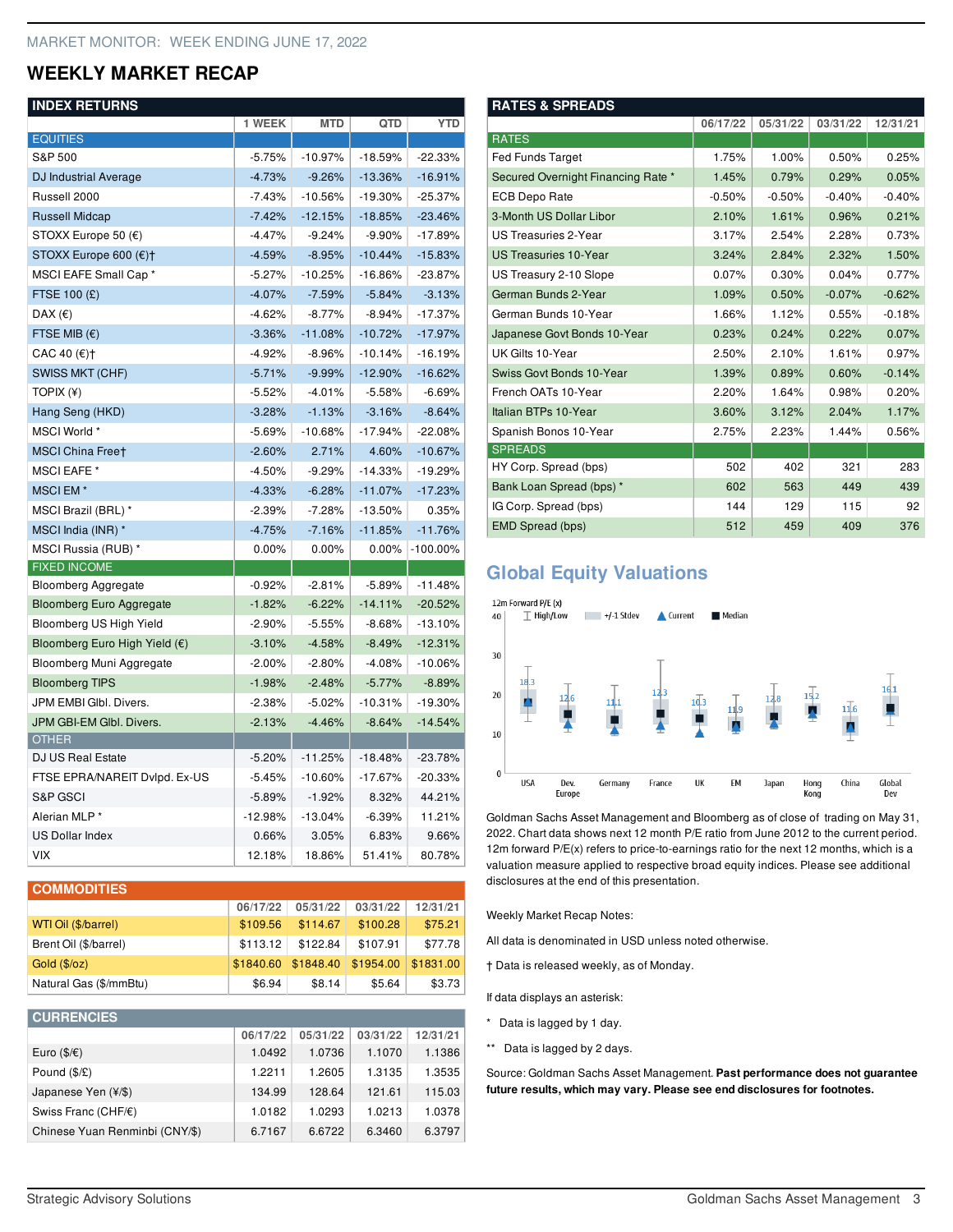### **IMPORTANT INFORMATION**

### **Page 1 Chart of the Week Notes:**

As of June 15, 2022. "Fed" refers to the Federal Reserve. "Bps" refers to basis points, which are one hundredth of a percent. "US Financial Conditions Index" refers to a Goldman Sachs Global Investment Research index designed to gauge the overall looseness or tightness of financial conditions in the US. A higher index level suggests tighter financial conditions. The components of the index are short-term interest rates, long-term interest rates, credit spreads, equity prices, and trade-weighted USD. The hiking cycles included start and end as follows: 01/03/94-02/28/95, 05/03/99-05/31/00, 05/03/04-06/30/06, 11/02/15- 12/31/18, and 03/17/22-Present. **Past performance does not indicate future results, which may vary.**

### **Page 1 Market Summary Notes:**

"Bps" refers to basis points, which are one hundredth of a percent. "BoE" refers to the Bank of England. "WTI" stands for West Texas Intermediate crude oil, a common US benchmark for oil prices. "Brent" is a global benchmark for oil prices worldwide. "ECB" refers to the European Central Bank.

### **Page 1 Economic Summary Notes:**

"Fed" refers to the Federal Reserve. "Bps" refers to basis points, which are one hundredth of a percent. "FOMC" refers to the Federal Open Market Committee. "BoE" refers to the Bank of England. "SNB" refers to the Swiss National Bank. "ECB" refers to the European Central Bank. "PEPP" refers to the pandemic emergency purchase program. "BoJ" refers to the Bank of Japan. "Philadelphia Fed manufacturing index" refers to the Federal Reserve Bank of Philadelphia's Manufacturing Index.

### **Page 2 Style Performance Notes:**

For US Fixed Income, Government, Corporate, and High Yield refer to the Bloomberg US Treasury, the Bloomberg US Corporate Credit, and the Bloomberg US High Yield indices, respectively. For European Fixed Income, Government, Corporate, and High Yield refer to the Bloomberg Euro Treasury Index, the Bloomberg Euro Corporate Index, and the Bloomberg Euro High Yield Index, respectively. Short, Intermediate, and Long refer to the Short, Intermediate, and Long segments of their respective curves. Quality returns refers to the credit quality of asset classes ranging from Government, highest quality, to High Yield, lowest quality. Since August 24, 2016, the Barclays indices are co-branded "Bloomberg Barclays indices".

### **Page 2 Economic Watch Notes:**

"UK CPI YoY" refers to the UK Consumer Price Index, year-over-year. "UK Core CPI YoY" refers to the UK Consumer Price Index, year-over-year, excluding food and energy. "US Initial Jobless Claims" refers to the US Initial Jobless Claims, for the week ending June 18. "Euro area Manuf. PMI" refers to the S&P Global Eurozone Manufacturing PMI. "Euro area Serv. PMI" refers to the S&P Global Eurozone Services PMI. "ECB Meeting" refers to the European Central Bank's meeting. "FOMC Meeting" refers to the Federal Reserve's Federal Open Market Committee meeting. "BoE Meeting" refers to the Bank of England's Monetary Policy Committee meeting.

### **Page 3 Global Equity Valuations Chart Notes:**

Earnings are forward looking Bloomberg estimates of operating earnings per share over the next four quarters, which may exclude one-time extraordinary gains and losses. Please see index disclosures for additional definitions on the indices.

USA is represented by the MSCI USA Index, Dev. Europe is represented by MSCI Europe Index, Germany is represented by MSCI Germany Index, France is represented by MSCI France Index, UK is represented by MSCI UK Index, EM is represented by MSCI EM Index, Japan is represented by MSCI Japan Index, Hong Kong is represented by MSCI Hong Kong Index, China is represented by MSCI China Index, Global Dev. is represented by MSCI World Index.

### **Risk Considerations**

Equity securities are more volatile than bonds and subject to greater risks. Small and mid-sized company stocks involve greater risks than those customarily associated with larger companies. Bonds are subject to interest rate, price and credit risks. Prices tend to be inversely affected by changes in interest rates. Unlike stocks and bonds, U.S. Treasuries securities are guaranteed as to payment of principal and interest if held to maturity. High yield fixed income securities are considered speculative, involve greater risk of default, and tend to be more volatile than investment grade fixed income securities. Income from municipal securities is generally free from federal taxes and state taxes for residents of the issuing state. While the interest income is tax-free, capital gains, if any, will be subject to taxes. Income for some investors may be subject to the federal Alternative Minimum Tax (AMT). Investments in foreign securities entail special risks such as currency, political, economic, and market risks. These risks are heightened in emerging markets. Investments in commodities may be affected by changes in overall market movements, commodity index volatility, changes in interest rates or factors affecting a particular industry or commodity.

The currency market affords investors a substantial degree of leverage. This leverage presents the potential for substantial profits but also entails a high degree of risk including the risk that losses may be similarly substantial. Such transactions are considered suitable only for investors who are experienced in transactions of that kind. Currency fluctuations will also affect the value of an investment.

### **General Disclosures**

This information discusses general market activity, industry or sector trends, or other broad-based economic, market or political conditions and should not be construed as research or investment advice. This material is not financial research and was not prepared by Goldman Sachs Global Investment Research (GIR). It was not prepared in compliance with applicable provisions of law designed to promote the independence of financial analysis and is not subject to a prohibition on trading following the distribution of financial research.

The views and opinions expressed may differ from those of GIR or other departments or divisions of Goldman Sachs and its affiliates. Investors are urged to consult with their financial advisors before buying or selling any securities. This information may not be current and Goldman Sachs Asset Management has no obligation to provide any updates.

This material is provided for educational purposes only and should not be construed as investment advice or an offer or solicitation to buy or sell securities.

THIS MATERIAL DOES NOT CONSTITUTE AN OFFER OR SOLICITATION IN ANY JURISDICTION WHERE OR TO ANY PERSON TO WHOM IT WOULD BE UNAUTHORIZED OR UNLAWFUL TO DO SO.

Prospective investors should inform themselves as to any applicable legal requirements and taxation and exchange control regulations in the countries of their citizenship, residence or domicile which might be relevant.

The information contained in this presentation is not intended to be used as a general guide to investing, or as a source of any specific investment recommendations. This presentation makes no implied or express recommendations concerning the manner in which any client's account should or would be handled, as appropriate investment strategies depend upon the client's investment objectives.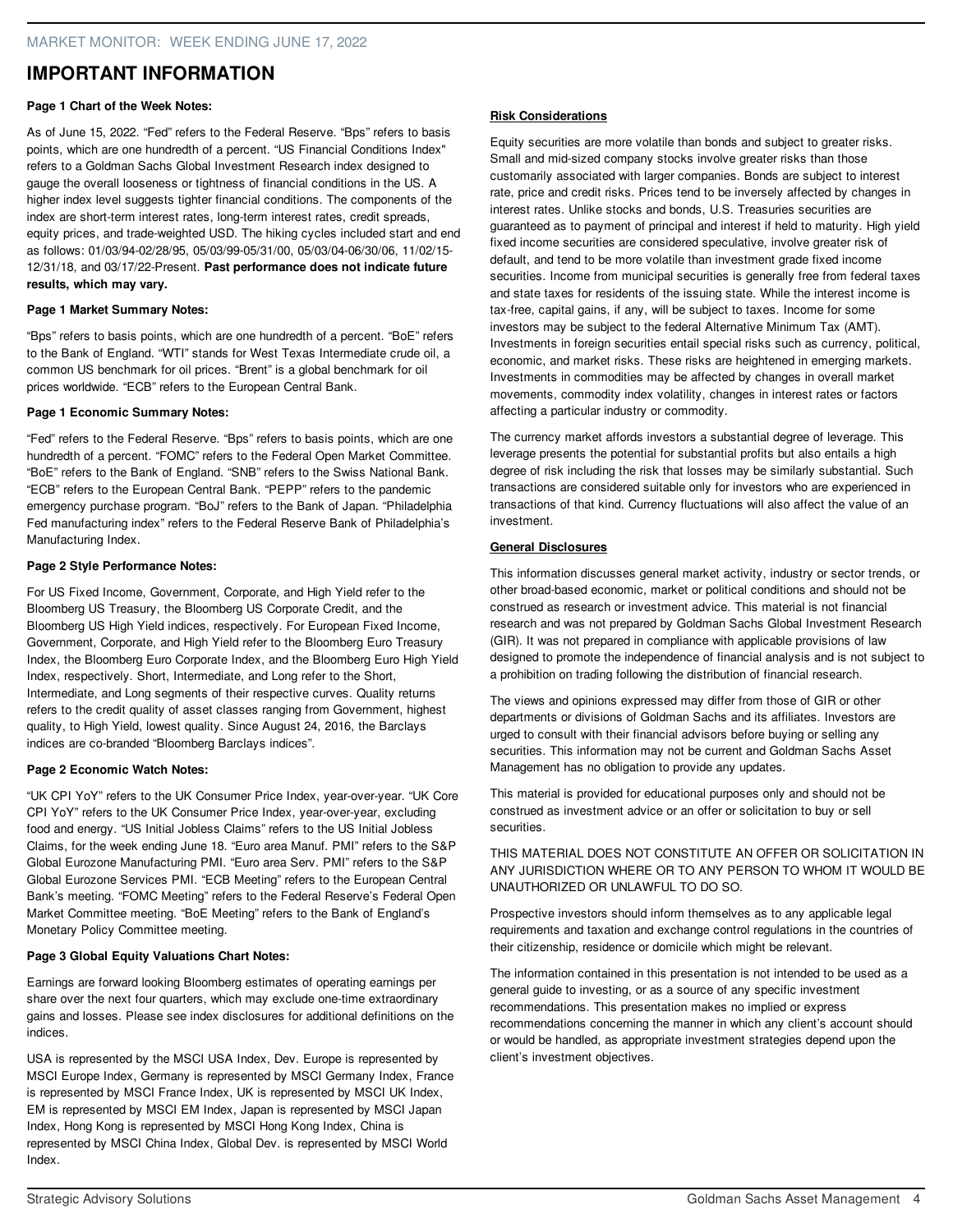Views and opinions expressed are for informational purposes only and do not constitute a recommendation by Goldman Sachs Asset Management to buy, sell, or hold any security. Views and opinions are current as of the date of this presentation and may be subject to change, they should not be construed as investment advice.

Economic and market forecasts presented herein reflect a series of assumptions and judgments as of the date of this presentation and are subject to change without notice. These forecasts do not take into account the specific investment objectives, restrictions, tax and financial situation or other needs of any specific client. Actual data will vary and may not be reflected here. These forecasts are subject to high levels of uncertainty that may affect actual performance. Accordingly, these forecasts should be viewed as merely representative of a broad range of possible outcomes. These forecasts are estimated, based on assumptions, and are subject to significant revision and may change materially as economic and market conditions change. Goldman Sachs has no obligation to provide updates or changes to these forecasts. Case studies and examples are for illustrative purposes only.

**Past performance does not guarantee future results, which may vary. The value of investments and the income derived from investments will fluctuate and can go down as well as up. A loss of principal may occur.**

**United Kingdom and European Economic Area (EEA)**: In the United Kingdom, this material is a financial promotion and has been approved by Goldman Sachs Asset Management International, which is authorized and regulated in the United Kingdom by the Financial Conduct Authority.

**Switzerland**: This document is provided to you by Goldman Sachs Bank AG, Zürich. Any future contractual relationships will be entered into with affiliates of Goldman Sachs Bank AG, which are domiciled outside of Switzerland. We would like to remind you that foreign (Non-Swiss) legal and regulatory systems may not provide the same level of protection in relation to client confidentiality and data protection as offered to you by Swiss law.

**Asia Pacific**: Please note that neither Goldman Sachs Asset Management International nor any other entities involved in the Goldman Sachs Asset Management (GSAM) business maintain any licenses, authorizations or registrations in Asia (other than Japan), except that it conducts businesses (subject to applicable local regulations) in and from the following jurisdictions: Hong Kong, Singapore, Malaysia, and India. This material has been issued for use in or from Hong Kong by Goldman Sachs (Asia) L.L.C, in or from Singapore by Goldman Sachs (Singapore) Pte. (Company Number: 198602165W), in or from Malaysia by Goldman Sachs(Malaysia) Sdn Berhad (880767W) and in or from India by Goldman Sachs Asset Management (India) Private Limited (GSAM India).

**Japan**: This material has been issued or approved in Japan for the use of professional investors defined in Article 2 paragraph (31) of the Financial Instruments and Exchange Law by Goldman Sachs Asset Management Co., Ltd.

**United Arab Emirates**: This document and the information contained herein, does not constitute, and is not intended to constitute, a public offer of securities in the United Arab Emirates and accordingly should not be construed as such. This document has not been approved by, or filed with the Central Bank of the United Arab Emirates or the Securities and Commodities Authority. If you do not understand the contents of this document, you should consult with a financial advisor. This document is provided to the recipient only and should not be provided to or relied on by any other person.

**Bahrain**: This material has not been reviewed by the Central Bank of Bahrain (CBB) and the CBB takes no responsibility for the accuracy of the statements or the information contained herein, or for the performance of the securities or related investment, nor shall the CBB have any liability to any person for damage or loss resulting from reliance on any statement or information contained herein. This material will not be issued, passed to, or made available to the public generally.

**Oman**: The Capital Market Authority of the Sultanate of Oman (the "CMA") is not liable for the correctness or adequacy of information provided in this document or for identifying whether or not the services contemplated within this document are appropriate investment for a potential investor. The CMA shall also not be liable for any damage or loss resulting from reliance placed on the document.

**Qatar**: This document has not been, and will not be, registered with or reviewed or approved by the Qatar Financial Markets Authority, the Qatar Financial Centre Regulatory Authority or Qatar Central Bank and may not be publicly distributed. It is not for general circulation in the State of Qatar and may not be reproduced or used for any other purpose.

**Canada**: This material has been communicated in Canada by Goldman Sachs Asset Management, L.P. (GSAM LP). GSAM LP is registered as a portfolio manager under securities legislation in certain provinces of Canada, as a nonresident commodity trading manager under the commodity futures legislation of Ontario and as a portfolio manager under the derivatives legislation of Quebec. In other provinces, GSAM LP conducts its activities under exemptions from the adviser registration requirements. In certain provinces, GSAM LP is not registered to provide investment advisory or portfolio management services in respect of exchange-traded futures or options contracts and is not offering to provide such investment advisory or portfolio management services in such provinces by delivery of this material.

**South Africa**: Goldman Sachs Asset Management International is authorised by the Financial Services Board of South Africa as a financial services provider.

**Chile**: Este material está sujeto a la Norma General N ° 336 de la Superintendencia de Valores y Seguros de Chile;(ii) Corresponde a valores no inscritos en el Registro de Valores o en el Registro de Valores Extranjeros mantenido por la Superintendencia de Valores y Seguros, los valores sobre los que se basa, no están sujetos a su control; (iii) Dado que estos valores no están registrados, no existe obligación por parte del emisor de entregar información pública sobre estos valores en Chile; Y (iv) Estos valores no podrán ser objeto de oferta pública hasta su inscripción en el correspondiente Registro de Valores.

**Israel**: This document has not been, and will not be, registered with or reviewed or approved by the Israel Securities Authority ("ISA"). It is not for general circulation in Israel and may not be reproduced or used for any other purpose. Goldman Sachs Asset Management International is not licensed to provide investment advisory or management services in Israel.

#### **Index Benchmarks**

### **Equities**

The **S&P 500 Index** is the Standard & Poor's 500 Composite Stock Prices Index of 500 stocks, an unmanaged index of common stock prices. The **Dow Jones Industrial Average Index** is a price-weighted average of 30 actively traded blue-chip stocks. The **Russell 1000 Index** is a market-cap weighted index that measures the performance of the 1,000 largest companies in the Russell 3000 Index. The **Russell Mid Cap Index** measures the performance of the 800 smallest companies in the Russell 1000 Index, which represent approximately 30% of the total market capitalization of the Russell 1000 Index. The **Russell 2000 Index** is an unmanaged index of common stock prices that measures the performance of the 2000 smallest companies in the Russell 3000 Index. The **MSCI EAFE Index** is a free-float weighted equity index, which covers developed markets countries in Europe, Australasia, Israel, and the Far East. The **MSCI Emerging Markets (EM) Index** is a free float-adjusted market capitalization index that captures large and mid-cap representation across five EM countries in Latin America. The **STOXX Europe 600 Index** is derived from the STOXX Europe Total Market Index (TMI) and is a subset of the STOXX Global 1800 Index. With a fixed number of 600 components, the STOXX Europe 600 Index represents large, mid and small capitalization companies across 18 countries of the European region. The **Japan TOPIX Index** is a capitalizationweighted index of the largest companies and corporations that are found in the First Section of the Tokyo Stock Exchange.